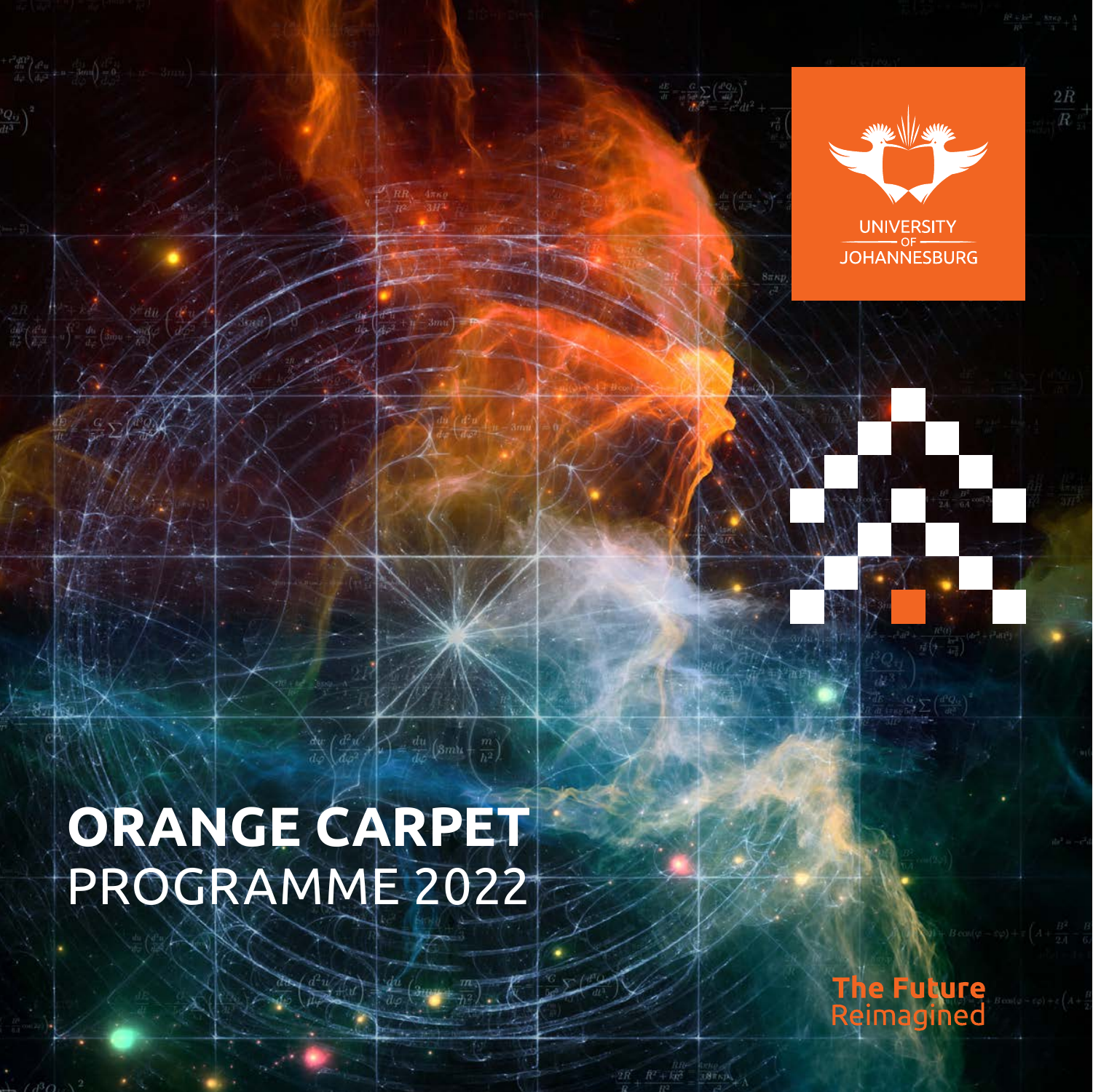

# **WHAT IS THE UJ ORANGE CARPET PROGRAMME?**

# **DO I QUALIFY FOR THIS REWARDS PROGRAMME?**

It is a programme for top performing matriculants who achieve good marks in Grade 11 and 12. It rewards excellence and embraces accomplishment. It does not only include guaranteed monetary rewards, but also other incentives that will enrich your student life.

 If you achieve a minimum of 70% in your six best subjects (excluding LO) with a total APS of at least 37 with your final Grade 11 results, you will be considered to be a potential Orange Carpet student. As such, you will be admitted to the programme of your choice, provided that you retain or improve your academic performance in Grade 12.

 Achieve a minimum of 70% in your six best subjects (excluding LO) with a total APS of at least 37 with your final Grade 12 results.

Meet the specific subject requirements for the programme you are

- 
- interested in.
- 
- 

 Only first-time undergraduate students who have never studied at any other tertiary institution qualify for the Orange Carpet benefits. Make sure you apply on time – the deadline is 30 September 2021 at 12:00.

*\*The APS is calculated on the six best Grade 12 subjects obtained, excluding Life Orientation.*

| Admission          | NSC/         |  |  |
|--------------------|--------------|--|--|
| <b>Point Score</b> | IEB/         |  |  |
| (APS)              | <b>SACAI</b> |  |  |
| 7                  | 7 (80-100%)  |  |  |
| 6                  | 6 (70-79%)   |  |  |
| 5                  | 5 (60-69%)   |  |  |
| 4                  | 4 (50-59%)   |  |  |
| 3                  | 3 (40-49%)   |  |  |
| 2                  | 2 (30-39%)   |  |  |
|                    | 1 (0-29%)    |  |  |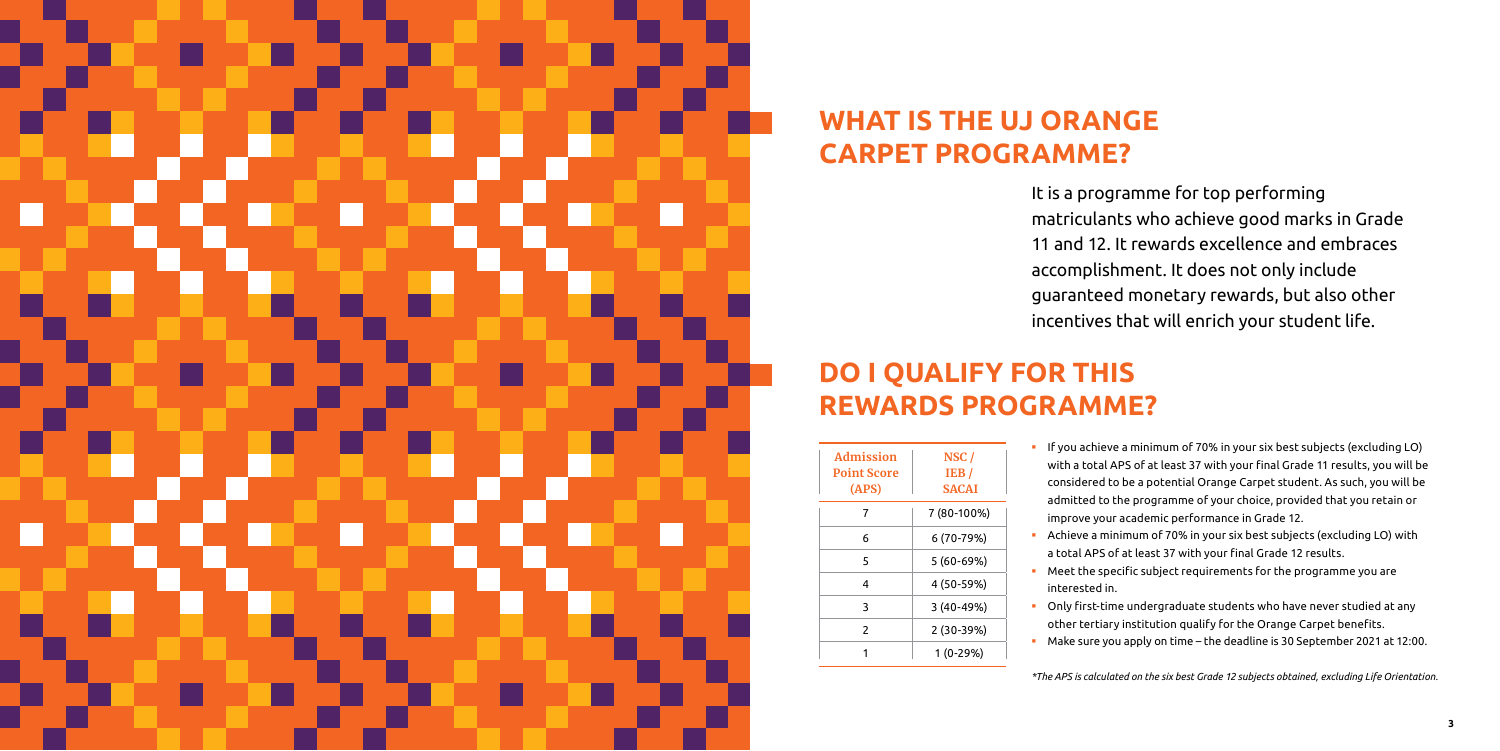# **ATTEND THE UJ TOP ACHIEVERS OPEN DAY!**

# **ORANGE CARPET CANDIDATES QUALIFY FOR SOME VERY SPECIAL BENEFITS**

UJ's **Top Achievers Open Day** will be hosted in the second half of the year. Invitations will be sent to all qualifying top achieving candidates. However, if you qualify and wish to ensure that you receive an invite, send an email to [orangecarpet@uj.ac.za](mailto:orangecarpet@uj.ac.za) and attach your final Grade 11 results.

- Orange Carpet candidates qualify for conditional admission status, in other words, a guaranteed place at UJ, provided that the Grade 12 results at least match the Grade 11 results.
- A guaranteed merit bursary according to your final Grade 12 results and the table below.

UJ's Orange Carpet Programme rewards excellence and embraces accomplishment

| <b>Admission Point</b><br><b>Score (APS)</b> | <b>Bursary Value</b><br>of Tuition Fees |
|----------------------------------------------|-----------------------------------------|
| 37.39                                        | 50%                                     |
| 40-41                                        | 75%                                     |
| 42                                           | 100%                                    |
| Higher than 42*                              | $100\% + R5485$                         |

- **The academic registration fee is waived, which will** then allow you to register.
- You will receive a R2 000 voucher, which can be used to purchase textbooks, stationary or a tablet from one of UJ's main suppliers.
- Guaranteed UJ residence accommodation, provided that you apply before 30 June 2021. If you apply after June, you will be placed on a waiting list.
- **The residence application deposit is waived.** However, a minimum residence registration fee is payable.
- You are eligible for a sport bursary if you have achieved at provincial or a higher level.
- And many more on-campus benefits like career counselling, invitations to exclusive events, library privileges and tickets to UJ sporting events like the Varsity Cup.

*\*To qualify for a full bursary, your six best subjects (excluding LO) must be at least 80% or an APS of 7. To qualify for the higher than 42+ bursary, you need at least 80% in your six best subjects (excluding LO) with a 90% in one of your subjects. All bursaries will be allocated by Student Finance between April and August in your first year of study.*

### NOTE: The Orange Carpet Programme does not cover UJ residence fees. The rewards also do not extend to any form of accommodation or the costs associated with travelling to and from UJ. Furthermore, daily living expenses are not covered. Thus, the rewards extend only to tuition fees and other non-financial benefits.

Remember, depending on your APS, your Orange Carpet merit bursary may not cover your full first-year tuition fees, so candidates should apply for NSFAS or other funding on time, in their Grade 12 year.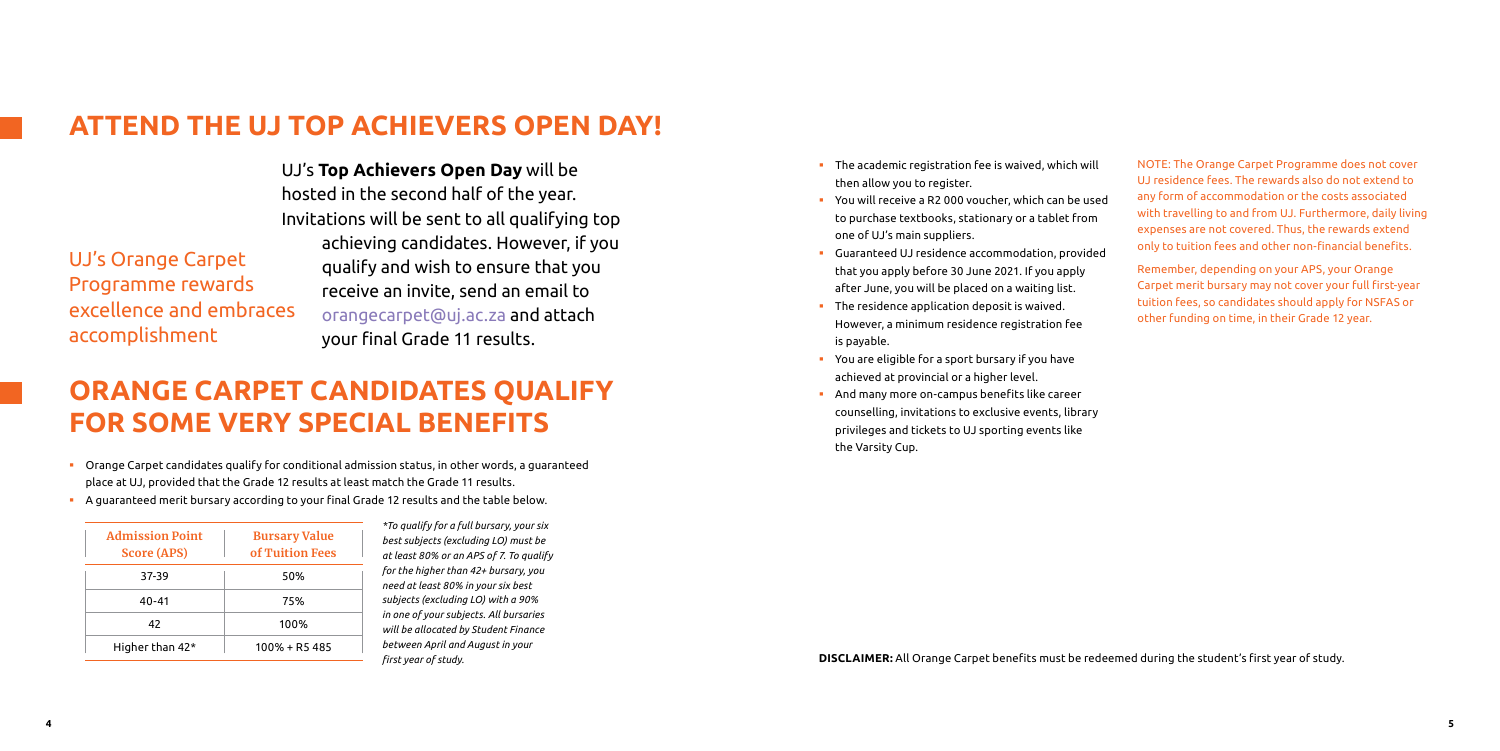# **UJenius CLUB**

**After first year registration, Orange Carpet members will become UJenius Club members. To join or to keep UJenius Club membership for the 2nd, 3rd and final year of your undergraduate study, students need to have achieved a year average of 75% in the preceding year, on a full course load, and with no module below 70%.**

- **Library privileges that are the same as those for** 
	-
- **Exclusive invitation to prestigious events.**
- **Students with a consistent UJenius club membership for**
- a period of three years will be given preference for 'study

UJenius Club members will qualify for the following

# . . . . .

benefits:

- A UJenius Merit bursary.
- postgraduate students.
- 
- abroad' programmes.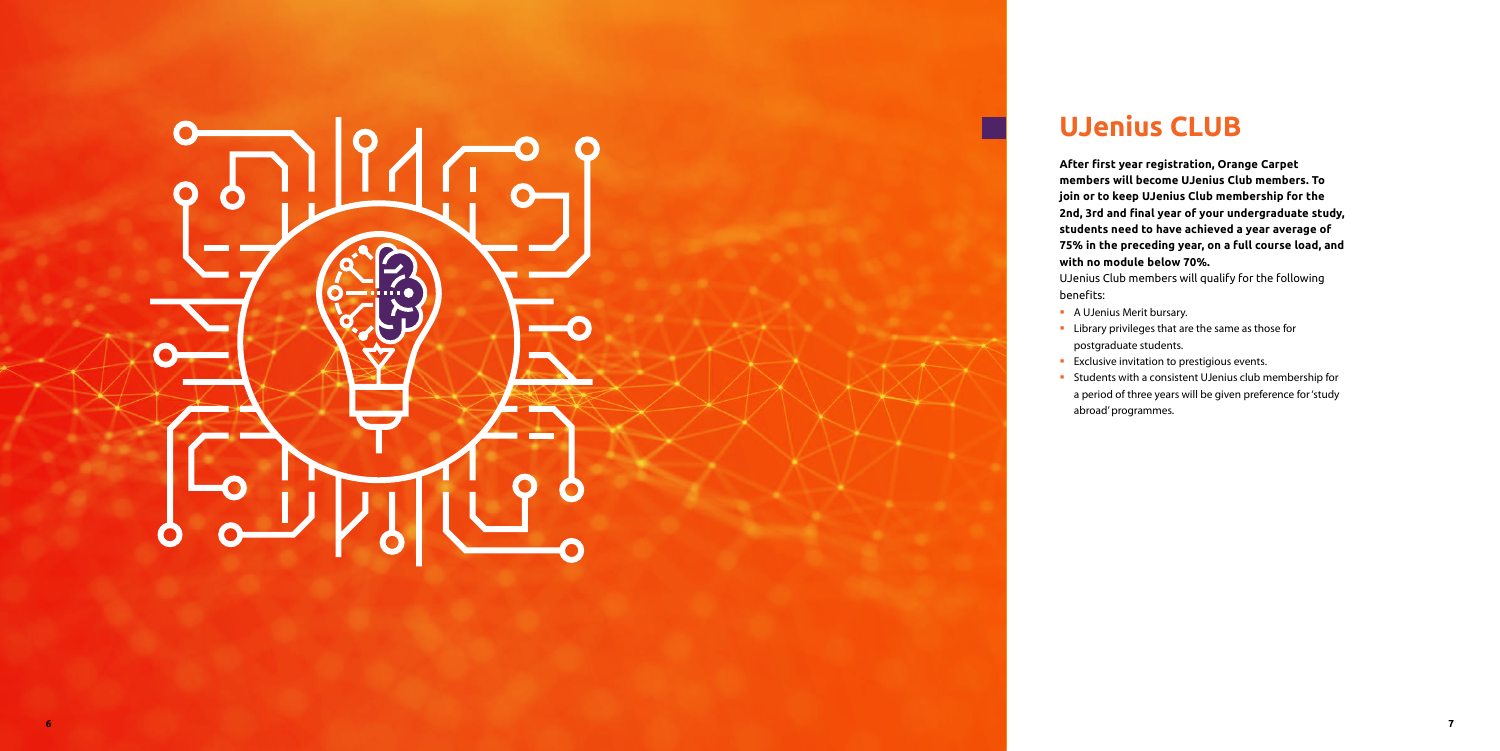

For more information, visit the following UJ online spaces: UJ website **· [www.uj.ac.za](http://www.uj.ac.za)** Free online application **• <www.uj.ac.za/Apply>** Career Counselling and Assessments (PsyCaD) · Email: [psycadinfo@uj.ac.za](mailto:psycadinfo@uj.ac.za) Twitter § **@go2uj** Facebook § **University of Johannesburg**



**Faculty of Art, Design and Architecture** +27 11 559 1098 · [web-fada@uj.ac.za](mailto:web-fada@uj.ac.za)

# UJ has seven faculties and one college with the following contact details:

APK: +27 11 559 2475 or +27 11 559 2492 • [jsimelane@uj.ac.za](mailto: jsimelane@uj.ac.za) or [lnuku@uj.ac.za](mailto:lnuku@uj.ac.za) or [AskCBE@uj.ac.za](mailto:AskCBE@uj.ac.za) APB: +27 11 559 1348 • [suek@uj.ac.za](mailto:suek@uj.ac.za) SWC: +27 11 559 5559 or +27 11 559 5406 § [bobbyk@uj.ac.za](mailto:bobbyk@uj.ac.za) or [matebogom@uj.ac.za](mailto:matebogom@uj.ac.za)

**Faculty of Education** +27 11 559 3251 or +27 11 559 5562 (SWC) · [eduqueries@uj.ac.za](mailto:eduqueries@uj.ac.za)

**Faculty of Engineering and the Built Environment** APK: +27 11 559 3565 · [dinos@uj.ac.za](mailto:dinos@uj.ac.za) DFC: +27 11 559 6811 · [patriciak@uj.ac.za](mailto:patriciak@uj.ac.za)

### **College of Business and Economics**

### **Faculty of Humanities** +27 11 559 3796 · [yphakela@uj.ac.za](mailto:yphakela@uj.ac.za)

**Faculty of Law** +27 11 559 2141 or +27 11 559 2775 • [thokozilem@uj.ac.za](mailto:thokozilem@uj.ac.za)

# **Faculty of Science** +27 11 559 4562 • [web-science@uj.ac.za](mailto:web-science@uj.ac.za)



### **Faculty of Health Sciences**

+27 11 559 6925 • [web-healthscience@uj.ac.za](mailto:web-healthscience@uj.ac.za)

For a full listing of the programmes offered by UJ please visit **[www.uj.ac.za/Apply](http://www.uj.ac.za/Apply)** to view the 2022 undergraduate prospectus.

We have excellent teaching, learning and research facilities, including world-class libraries and state-of-the-art laboratories.

We collaborate with the very top international universities. The collaboration includes joint programmes, the exchange of staff and students.

UJ's comprehensive First-Year Experience provides students with all the support to transition successfully from school to varsity. UJ's Senior Student Experience equips students for further studies and for the world of work.

UJ offers a holistic on-campus experience with a multitude of sport, art and culture, and social activities.

The health and safety of all students is paramount. UJ offers on-campus health services.

We have over 200 internationally respected and accepted qualifications.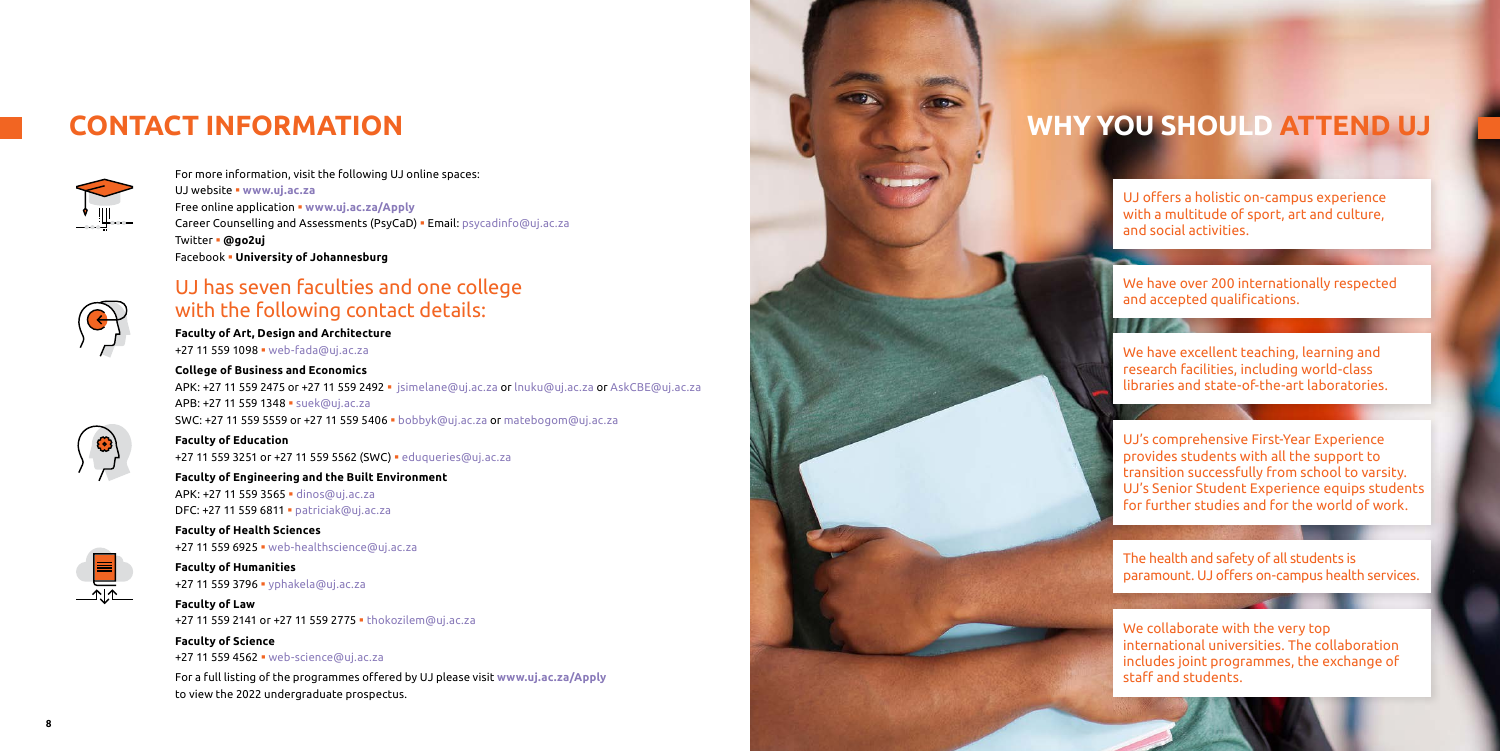

# **UJ IN THE RANKINGS**

# **Latest**

|                                                                                                       | Latest<br><b>Edition</b> | Rank<br>in<br>the<br>World | Rank<br>in<br><b>Africa</b> | Rank<br>in<br><b>South</b><br><b>Africa</b> |
|-------------------------------------------------------------------------------------------------------|--------------------------|----------------------------|-----------------------------|---------------------------------------------|
| <b>WORLD RANKINGS</b>                                                                                 |                          |                            |                             |                                             |
| QS World University Rankings<br>(QS WUR)                                                              | 2021                     | 439                        | 4th                         | 3rd                                         |
| <b>Center for World University</b><br>Rankings (CWUR)                                                 | 2020-2021                | 706                        | 7 <sub>th</sub>             | 6th                                         |
| <b>Webometrics Ranking</b><br>of World Universities<br>(Ranking Web of Universities)                  | Jan 2020                 | 822                        | 7 <sub>th</sub>             | 6th                                         |
| <b>Impact Rankings</b>                                                                                |                          |                            |                             |                                             |
| <b>Times Higher Education (THE)</b><br>University Impact Rankings (THE UIR)<br><b>Overall Ranking</b> | 2020                     | 75                         | 1st                         | 1st                                         |
| <b>Regional Rankings</b>                                                                              |                          |                            |                             |                                             |
| <b>Times Higher Education (THE)</b><br><b>Emerging Economies University</b><br>Rankings (THE EEUR)    | 2020                     | 118                        | 12 <sub>th</sub>            | 7 <sub>th</sub>                             |

# **Impact Rankings**

| <b>Times Higher Education (THE)</b>         |  |
|---------------------------------------------|--|
| <b>Iniversity Impact Rankings (THE UIR)</b> |  |
| <b>Overall Ranking</b>                      |  |

# **Regional Rankings**

|      | <b>Times Higher Education (THE)</b>  |
|------|--------------------------------------|
| 2020 | <b>Emerging Economies University</b> |
|      | Rankings (THE EEUR)                  |